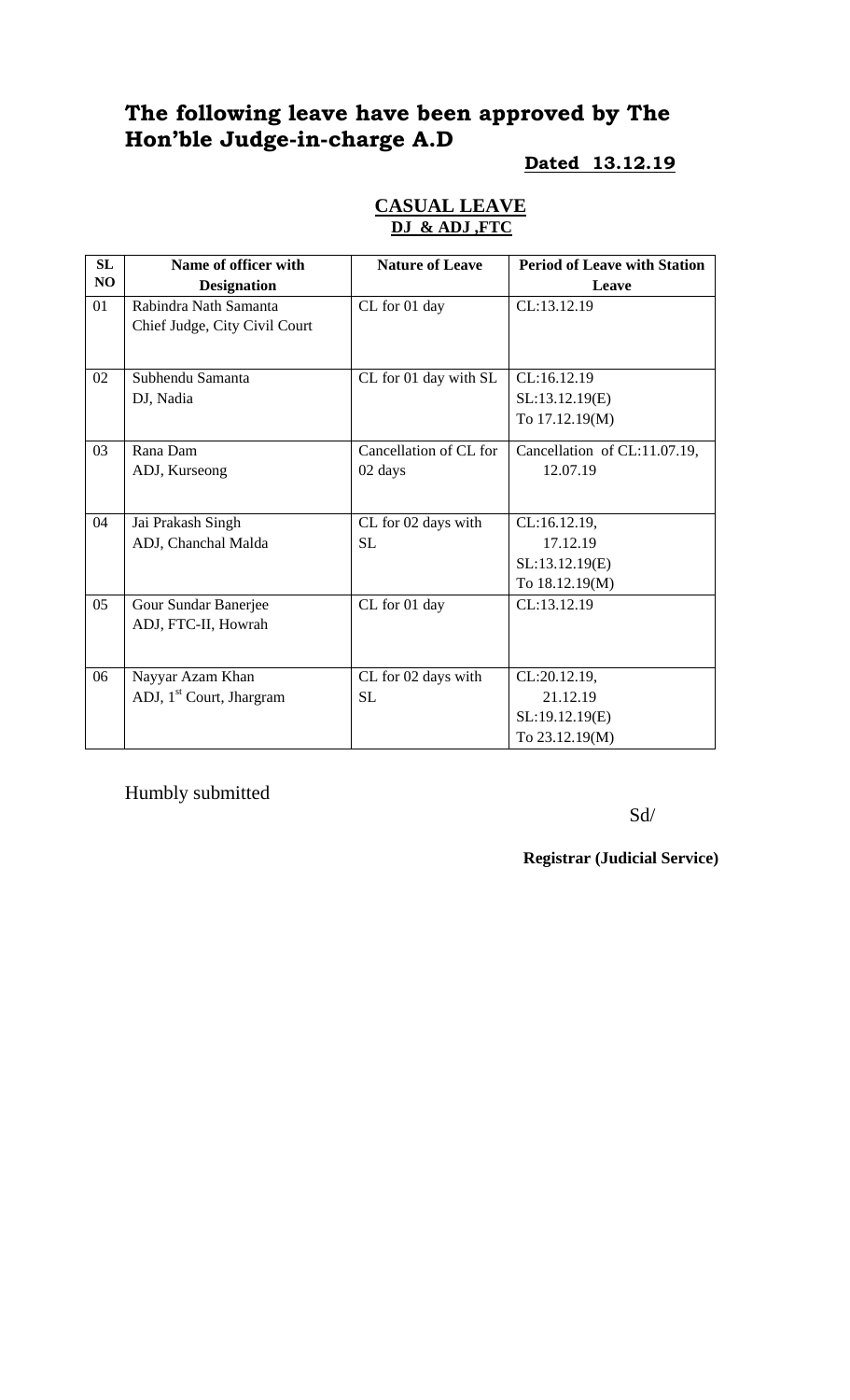# **The following leave have been approved by The Hon'ble Judge-in-charge A.D**

**Dated 13.12.19** 

## **CASUAL LEAVE DJ & ADJ ,FTC**

| ${\bf SL}$ | Name of officer with Designation                 | <b>Nature of Leave</b> | Period of Leave with |
|------------|--------------------------------------------------|------------------------|----------------------|
| NO         |                                                  |                        | <b>Station Leave</b> |
| 01         | Archita Bandyopadhyay                            | CL for 01 day          | CL:09.12.19          |
|            | ADJ, 5 <sup>th</sup> Court, Barasat, 24pgs(N)    |                        |                      |
| 02         | Anuruddha Maity                                  | CL for 02 days with    | CL:05.12.19,         |
|            | ADJ, FTC, Rampurhat, Birbhum                     | SL                     | 06.12.19             |
|            |                                                  |                        | SL:04.12.19(E)       |
|            |                                                  |                        | To 07.12.19(M)       |
| 03         | Kallol Kumar Das                                 | CL for 02 days with    | CL:02.12.19,         |
|            | ADJ, Bolpur, Birbhum                             | SL                     | 03.12.19             |
|            |                                                  |                        | SL:30.11.19(E)       |
|            |                                                  |                        | To 04.12.19(M)       |
| 04         | Madhumita Roy                                    | CL for 02 days         | CL:02.12.19,         |
|            | ADJ, FTC, Suri, Birbhum                          |                        | 03.12.19             |
|            |                                                  | CL for 02 days with    | CL:09.12.19,         |
|            |                                                  | <b>SL</b>              | 10.12.19             |
|            |                                                  |                        | SL:09.12.19(M)       |
|            |                                                  |                        | To 11.12.19(M)       |
| 05         | Nilanjana Chatterjee                             | CL for 02 days         | CL:30.11.19,         |
|            | ADJ, 1 <sup>st</sup> Court, Siliguri, Darjeeling |                        | 02.12.19             |
| 06         | Asima Pal                                        | CL for 01 day          | CL:07.12.19          |
|            | ADJ, FTC-I, Alipore, 24pgs(S)                    |                        |                      |
| 07         | <b>Bijoyesh Ghosal</b>                           | CL for 01 day          | CL:07.12.19          |
|            | ADJ, 1 <sup>st</sup> Court, Barasat, 24pgs(N)    |                        |                      |
| 08         | Debabrata Mukherjee                              | CL for 01 day          | CL:25.11.19          |
|            | ADJ, 1 <sup>st</sup> Court, Islampur, Uttar      |                        |                      |
|            | Dinajpur                                         |                        |                      |
| 09         | Mihir Kumar Mondal                               | CL for 01 day          | CL:11.12.19          |
|            | ADJ, 4 <sup>th</sup> Court, Howrah               |                        |                      |
| 10         | Mukul Kumar Kundu                                | CL for 02 days with    | CL:07.12.19,         |
|            | ADJ, 3rd Court, Suri, Birbhum                    | SL.                    | 09.12.19             |
|            |                                                  |                        | SL:06.12.19(E)       |
|            |                                                  |                        | To 10.12.19(M)       |
| 11         | Prabir Kumar Misra                               | CL for 01 day          | CL:10.12.19          |
|            | Judge, Bench-VI, City Civil Court                |                        |                      |
| 12         | Pijush Kanti Roy                                 | CL for 01 day with     | CL:09.12.19          |
|            | ADJ, FTC-I, Diamond Harbour,                     | <b>SL</b>              | SL:07.12.19(E)       |
|            | 24pgs(S)                                         |                        | To 10.12.19(M)       |
| 13         | Sonia Majumdar                                   | CL for 01 day          | CL:07.12.19          |
|            | ADJ, 2 <sup>nd</sup> Court, Alipore, 24pgs(S)    |                        |                      |

Humbly submitted

Sd/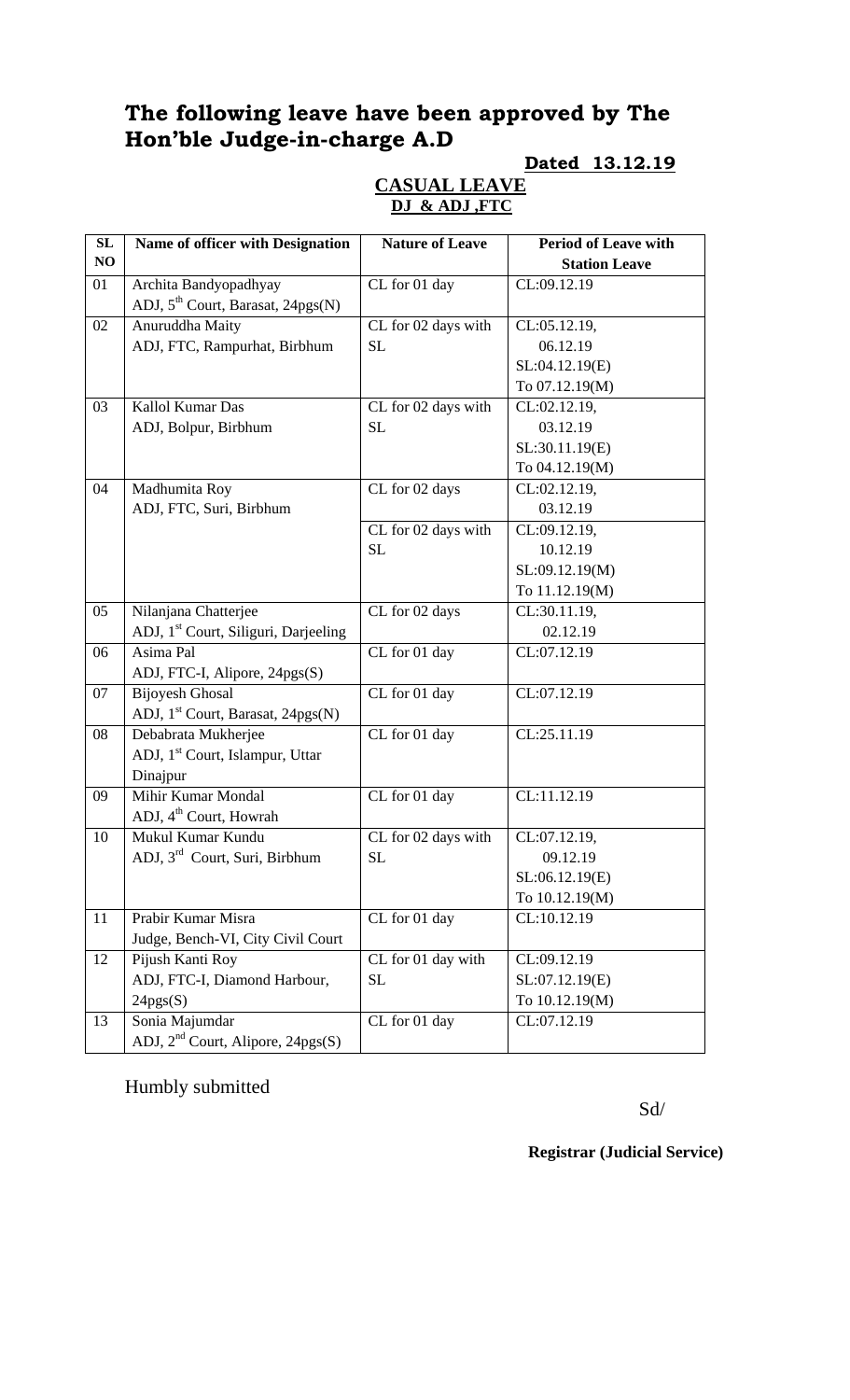## **The following leave have been approved by the Hon'ble Judge-in-Charge A.D.**

#### **Dated : 13.12.2019**

|--|

| <b>SL</b>      | Name of officer with Designation                                       | <b>Nature of Leave</b>        | <b>Period of Leave with Station</b>                    |
|----------------|------------------------------------------------------------------------|-------------------------------|--------------------------------------------------------|
| N <sub>O</sub> |                                                                        |                               | Leave                                                  |
| 01             | Sk. Mohammad Reza<br>ADJ, Gangarampur at Buniadpur<br>Dakshin Dinajpur | Earned Leave for 02 days      | From 25.11.2019 to 26.11.2019                          |
| 02             | Sri Madhumita Roy-I<br>ADJ, 3 <sup>rd</sup> Court, Krishnagar, Nadia   | Commuted Leave for 04<br>days | From 02.12.2019 to 05.12.2019                          |
| 03             | Sri Arghadeb Khan<br>Judge, Bench-XII, City Civil Court,<br>Calcutta   | Earned Leave for 36 days      | From 02.11.2019 to 07.12.2019<br>Suffixing: 08.12.2019 |

### **ADJ, FTC/ CJ(SD)**

| <b>SL</b><br>N <sub>O</sub> | Name of officer with Designation                                                  | <b>Nature of Leave</b>        | <b>Period of Leave with Station</b><br>Leave |
|-----------------------------|-----------------------------------------------------------------------------------|-------------------------------|----------------------------------------------|
| 04                          | Sri Ranabir Mohan Chatterjee<br>CJ(SD), 2 <sup>nd</sup> Court, Rampurhat, Birbhum | Commuted Leave for 07<br>days | From 25.11.2019 to 01.12.2019                |
| 05                          | Md. Ehteshamuddin<br>$CJ(SD)$ , 1 <sup>st</sup> Court, Barasat, 24 Pgs (N)        | Commuted Leave for 02<br>days | From 02.12.2019 to 03.12.2019                |

#### **CJM/ ACJM**

| SL<br>N <sub>O</sub> | Name of officer with Designation                                               | <b>Nature of Leave</b>        | <b>Period of Leave with Station</b><br>Leave |
|----------------------|--------------------------------------------------------------------------------|-------------------------------|----------------------------------------------|
| 06                   | Smt. Chandraprova Chakraborty<br>CJM, Birbhum, Suri                            | Commuted Leave for 09<br>days | From 11.11.2019 to 19.11.2019                |
| 07                   | Sri Arvind Mishra<br>Leave Reserve Officer, District Judge's<br>Court, Birbhum | Commuted Leave for 12<br>days | From 11.11.2019 to 22.11.2019                |

Humbly submitted Sd/-